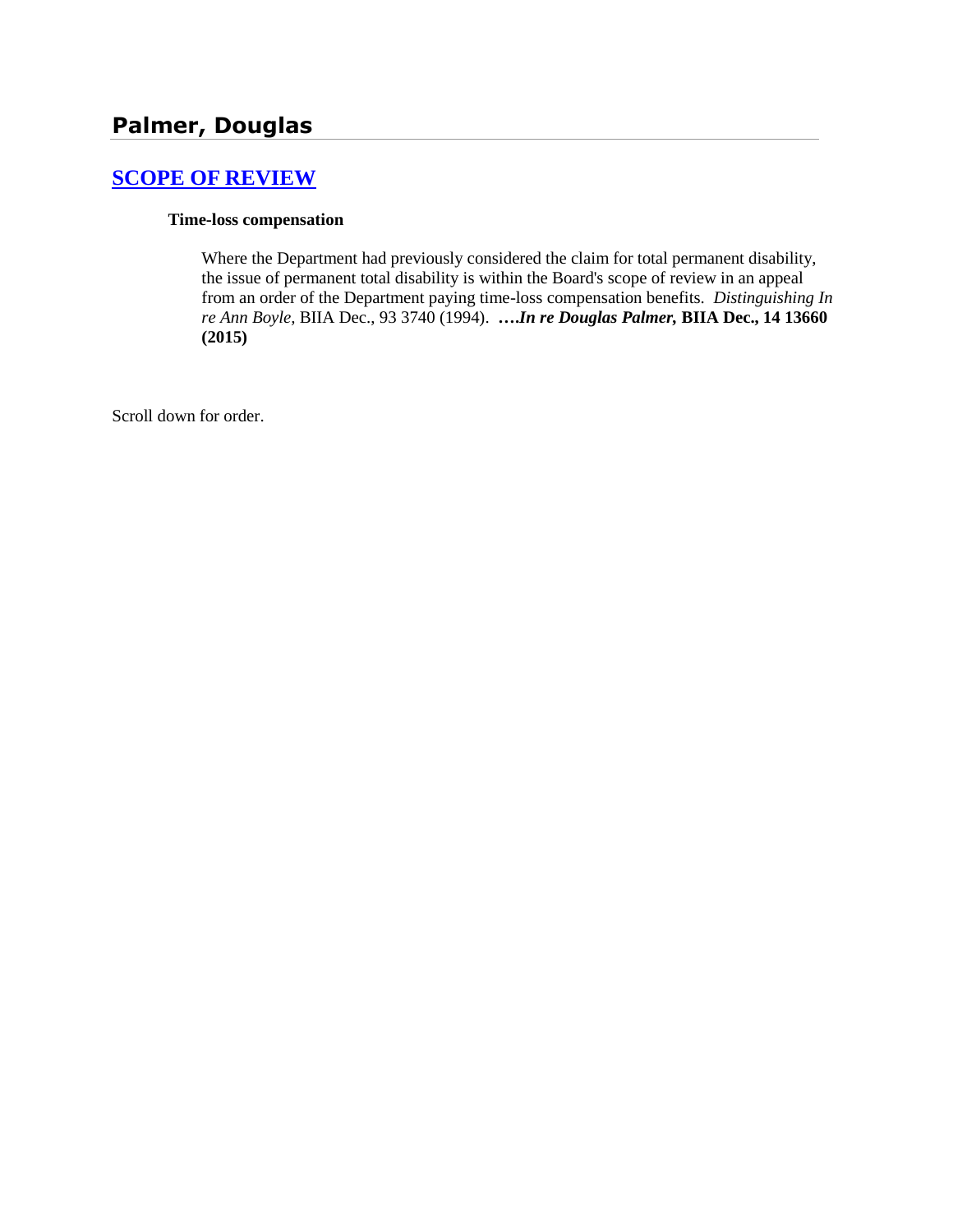### **BEFORE THE BOARD OF INDUSTRIAL INSURANCE APPEALS STATE OF WASHINGTON**

**)**

**) ) )**

**IN RE: DOUGLAS R. PALMER ) DOCKET NO. 14 13660**

**ORDER VACATING PROPOSED DECISION AND ORDER AND REMANDING THE APPEAL FOR FURTHER PROCEEDINGS**

#### 4 **CLAIM NO. AF-50238**

APPEARANCES:

Claimant, Douglas R. Palmer, by Delay, Curran, Thompson, Pontarolo & Walker, P.S., per Michael J. Walker

9 Employer, Seeds, Inc., None

10

1

2

3

5

6

7

8

11

12

13

Department of Labor and Industries, by The Office of the Attorney General, per Molly M. Parish

14 15 16 17 The claimant, Douglas R. Palmer, filed an appeal with the Board of Industrial Insurance Appeals on March 24, 2014, from an order of the Department of Labor and Industries dated March 19, 2014. In this order, the Department paid time-loss compensation benefits from March 6, 2014, through March 19, 2014. The appeal is **REMANDED FOR FURTHER PROCEEDINGS**.

18

# **OVERVIEW**

19 20 21 22 As provided by RCW 51.52.104 and RCW 51.52.106, this matter is before the Board for review and decision. The claimant filed a timely Petition for Review of a November 13, 2014 Proposed Decision and Order in which the industrial appeals judge dismissed the appeal for failure to make a prima facie case.

23 24 25 26 27 Mr. Palmer is seeking a pension in an appeal from an order paying time-loss compensation benefits. The industrial appeals judge felt bound by the Board's decision in *In re Ann Boyle<sup>1</sup>* that held that the Board could not address questions of fixity and permanent disability in an appeal from a time-loss compensation benefits order. She therefore granted the Department's Motion for Summary Judgment and dismissed the appeal.

28 29 Boyle and subsequent decisions applying a similar analysis are distinguishable.<sup>2</sup> In Boyle, there was no discussion of RCW 51.32.055(2) and (3) that require the Department to issue an order

<sup>30</sup> l 1 *In re Ann Boyle,* BIIA Dec., 93 3740 (1994).

<sup>31</sup> 32 2 *In re Kimberley L. Johns,* Dckt. No. 09 10818 (January 28, 2010) (*Johns 1*); *In re Kimberley L. Johns,* Dckt. No. 09 20217 (October 14, 2010) (*Johns 2*); and *In re Lai Ping-Bazzell,* Dckt. No. 12 25379 (November 14, 2013).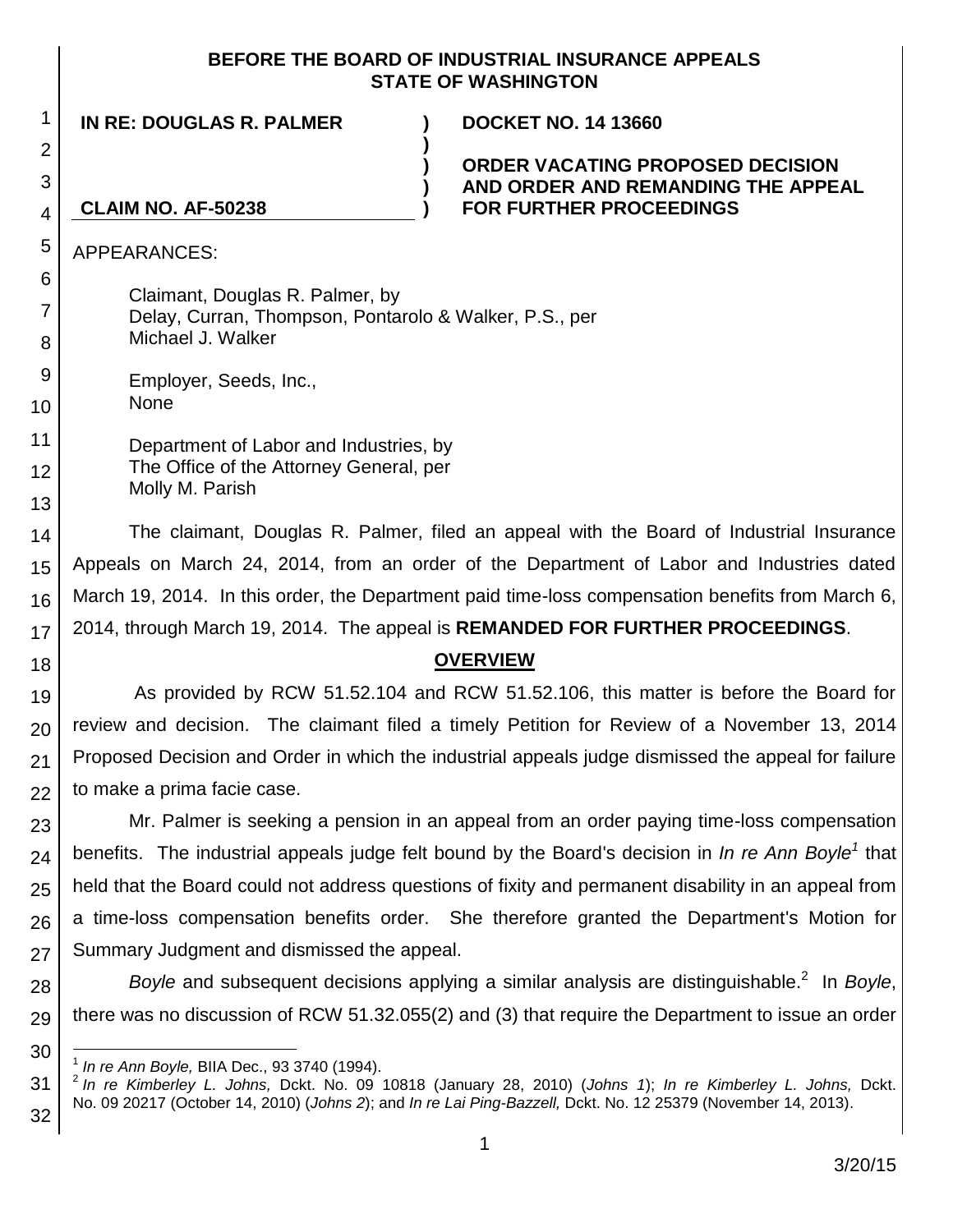1 2 3 4 5 6 7 addressing permanent disability "in every instance where permanent disability is likely to be present."<sup>3</sup> A party may request a determination or the Department may initiate action on its own. In *Johns 1*, *Johns 2*, and *Ping-Bazzell*, the Board discussed this statutory obligation and suggested those workers might seek a determination of permanent disability at the Department level. The industrial appeals judge made the same suggestion here. But this case differs from our prior cases. The statutory requirement that the Department issue an order addressing permanent disability has already been triggered.

8 9 10 11 12 13 14 15 16 When it issued the March 19, 2013 time-loss order, the Department had received all the medical and vocational information necessary to determine whether Mr. Palmer was permanently disabled. The information showed that "permanent disability [was] likely to be present," and the Department had referred the case to its pension desk for evaluation. Under those circumstances, the Department was statutorily obligated to issue an order adjudicating whether Mr. Palmer was entitled to permanent disability benefits or not. Given the status of the claim, when the Department issued the March 19, 2013 order determining that Mr. Palmer was entitled to temporary total disability benefits, the Department was also deciding he was not entitled to permanent disability benefits.

17 18 19 20 Mr. Palmer appealed the time-loss order, continuing to allege he was permanently totally disabled. During the period when the Department could have reassumed jurisdiction, Mr. Palmer's attorney notified the Department he was seeking a pension. The Department declined to take the case back and reconsider. $4$ 

21 22 23 24 25 The question of whether Mr. Palmer is permanently totally disabled is within the scope of our review.<sup>5</sup> The Proposed Decision and Order is vacated. The Department's Motion for Summary Judgment based on the argument that permanent total disability cannot be litigated in this appeal is denied. The matter is remanded for further proceedings on whether Mr. Palmer is entitled to permanent disability benefits.

### **DECISION**

27 28 29 30 The evidence submitted as part of the summary judgment process shows that Mr. Palmer fractured his left shoulder when he fell through a catwalk on October 3, 2007. On March 26, 2008, Andrea Barrett, M.D., performed surgery. On May 8, 2009, the Department accepted responsibility for reflex sympathetic dystrophy syndrome. On October 29, 2009, Mr. Palmer completed a pain

31

l

26

<sup>32</sup>  $3$  RCW 51.32.055(2)

 $RCW 51.52.060(4)$ .

<sup>5</sup> *In re Sheri Gorham*, BIIA Dec., 11 23281 (2013); and *In re James P. Schlicting*, Dckt. No. 13 18691 (October 6, 2014).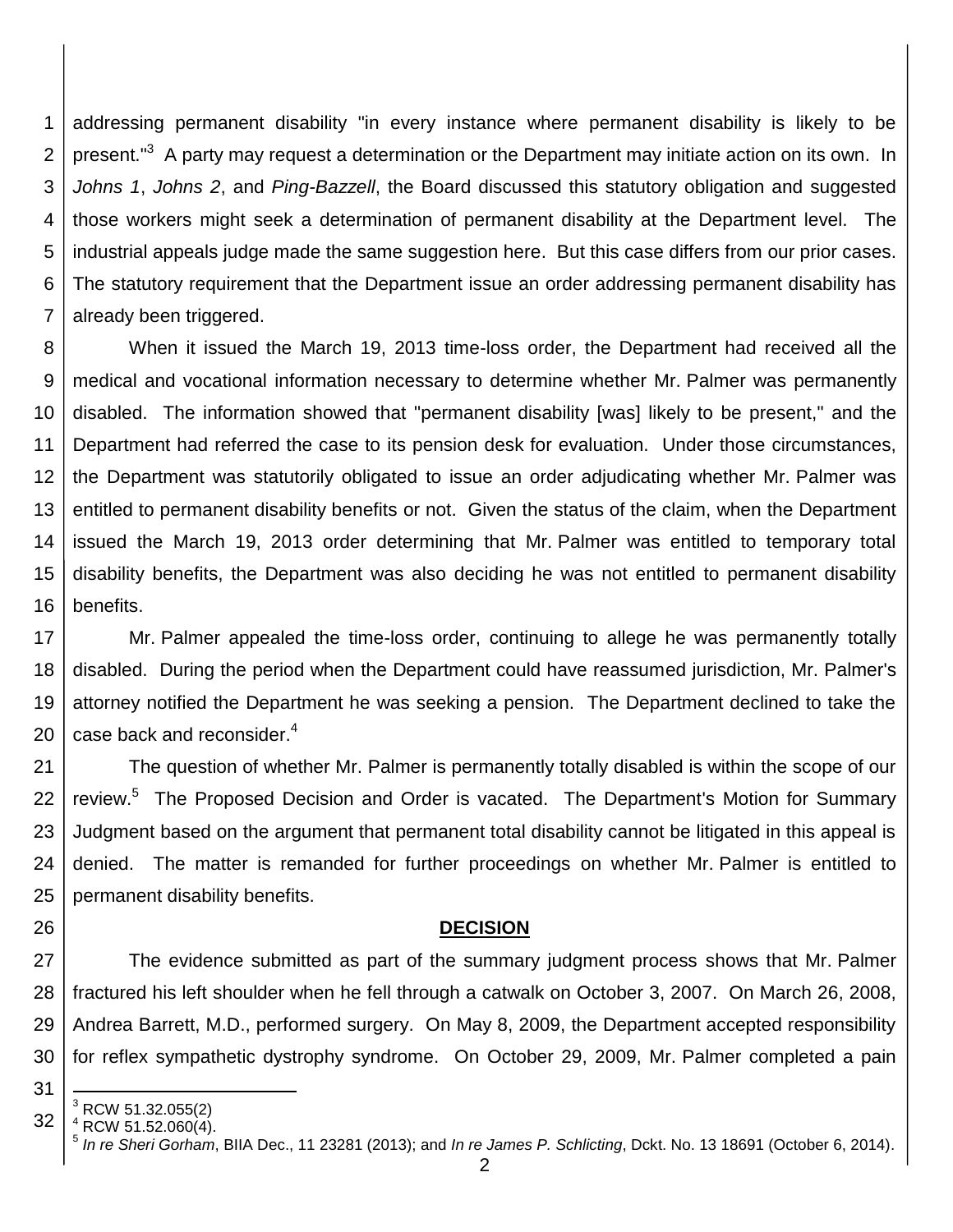1 2 3 4 5 6 7 8 clinic program and was determined to have reached maximum medical improvement (MMI). On November 19, 2009, Thomas A. Polsin, MS, CRC, CDMS, determined: "Vocational Case Closure, Referral to Pension evaluation: Vocational services, at this time will certainly do nothing to enable Doug to be able to return to gainful employment at his previous (or, indeed, ANY) level. His claim should be evaluated for closure."<sup>6</sup> On December 18, 2009, Dr. Barrett reported that Mr. Palmer could not work on a full-time basis and his condition was fixed and stable. On January 7, 2010, vocational counselor Matt Nystul recommended closure of vocational services because the claimant was "not able to work or to participate in voc rehab."<sup>7</sup>

9 10 11 12 13 14 15 Two years later, the Department referred Mr. Palmer for an independent medical examination (IME) that was performed on March 8, 2012, by Jennifer James, M.D., and Clarence Fossier, M.D. They concluded that Mr. Palmer had reached MMI and should be rated for the complex regional pain syndrome in his left upper extremity that they related to the industrial injury. As to his employability, they said: "There are restrictions that prevent him from returning to work, as he has no use of the left upper extremity, according to presentation and all medical documentation."<sup>8</sup> They assessed a 99 percent impairment of the left upper extremity.

16 17 18 19 On May 14, 2012, the attending physician, W. Kimball Mellor, M.D., concurred with the IME. On July 30, 2012, the Department notified Mr. Palmer that based on Mr. Nystul's report, he was no longer required to participate in vocational services because they were unlikely to help him return to work. On that same date, the Department referred the case for a pension evaluation.

20 21 22 23 24 25 26 27 On August 19, 2013, Mr. Palmer called the Department to check on the status of his pension referral. The Activity Log shows he was informed that "pension deferred the referral back down to us and I will be addressing that this week and will contact him at the number he provided."<sup>9</sup> There's no indication that the Department took any further action until January 23, 2014, when the Jurisdictional History shows the Department issued an order paying time-loss compensation benefits from January 3, 2014, through January 22, 2014. According to the Jurisdictional History, the Department continued to issue bi-monthly time-loss compensation benefits orders through April 16, 2014.

28 29 On February 13, 2014, and March 27, 2014, Dr. Mellor certified that Mr. Palmer could not work "per IME." On both Activity Prescription Forms he stated: "Disability is permanent and rated

30

l

<sup>31</sup> 6 Exhibit No. 5 (November 19, 2009 Comprehensive Vocational Evaluation Report, at 9).

<sup>32</sup>  $^7$  Exhibit No. 5 (Ability to Work Assessment, at 3; See also, summation on page 8.)

 $^8$  Exhibit No. 6, at 8.

<sup>&</sup>lt;sup>9</sup> Exhibit No. 11.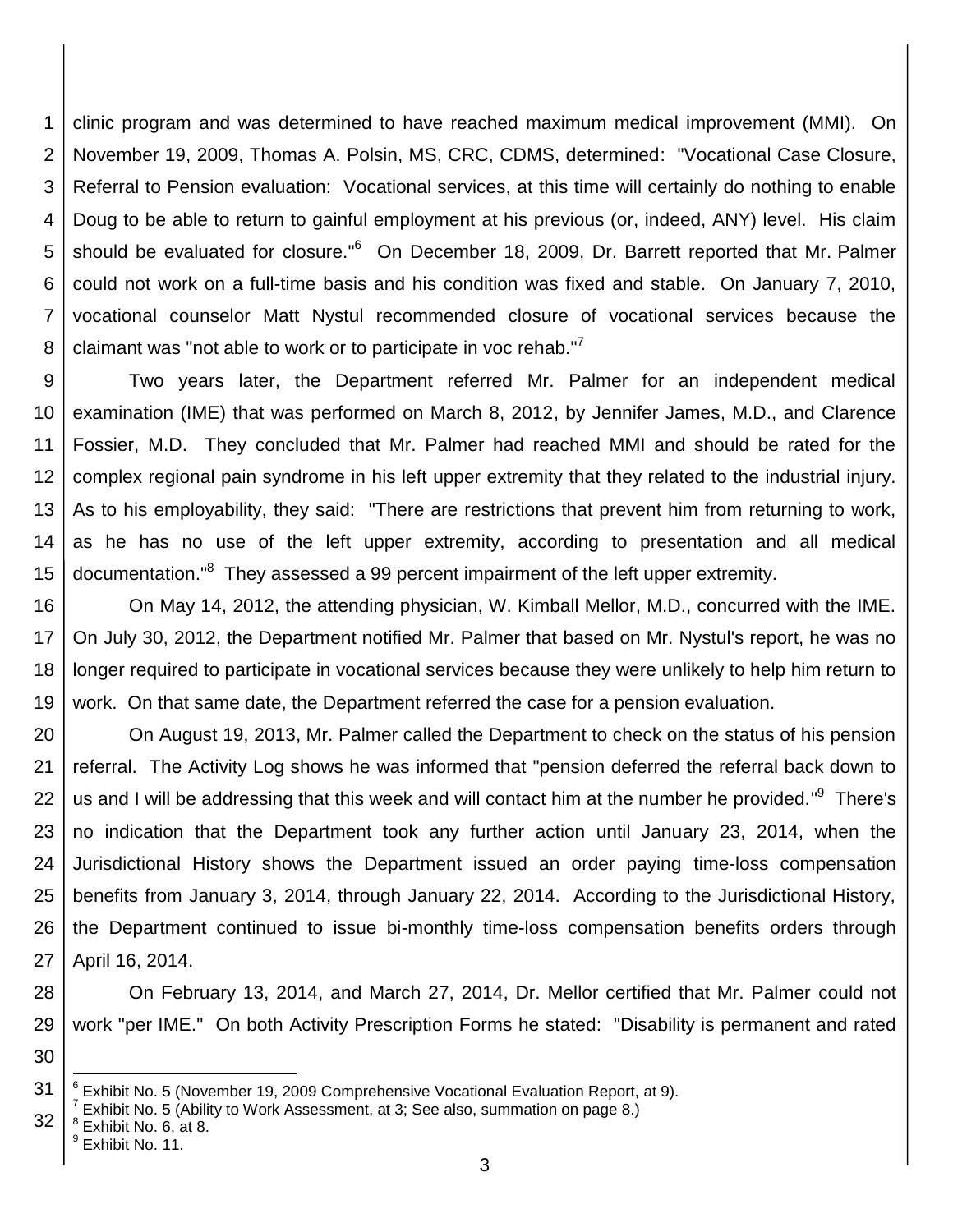1 2 3 4 5 6 at IME."<sup>10</sup> On March 19, 2014, the Department issued an order paying time-loss compensation benefits from March 6, 2014, through March 19, 2014. On March 24, 2014, Mr. Palmer filed an appeal from the March 19, 2014 time-loss order, seeking "PPD, TPD." On April 1, 2014, a Department claims consultant called Mr. Palmer's attorney in response to the Notice of Appeal to clarify the issues on appeal. The attorney confirmed that Mr. Palmer was seeking permanent total disability benefits. On April 22, 2014, the Department declined to reassume jurisdiction.

7 8 9 10 11 12 13 14 As the Board held in *Boyle*, questions of fixity and permanent disability are not generally within the scope of the Board's review in an appeal from a time-loss order. But the Department order must be read in context to determine what issues were before the Department at the time and what issues were adjudicated by the order.  $11$  The vocational and medical experts agree that Mr. Palmer is permanently totally disabled. The Department has had that information for years and referred the case to the pension desk in July of 2012. Mr. Palmer followed up regarding that referral in August 2013, and his attending physician certified he was permanently totally disabled prior to the issuance of the March 19, 2014 time-loss order.

15 16 17 18 19 20 21 22 The Department had everything it needed to determine whether Mr. Palmer was permanently disabled prior to issuing the March 19, 2014 time-loss order and had in fact considered the question. For State Fund cases, RCW 51.32.055(2) requires that all "determinations of permanent disabilities shall be made by the department." Either the worker or the employer "may make a request or the inquiry may be initiated by the director . . . . Determinations shall be required in every instance where permanent disability is likely to be present. . . ." Under RCW 51.32.055(3), a "request for determination of permanent disability shall be examined by the department . . . and the department shall issue an order in accordance with RCW 51.52.050 . . . ."

23 24 25 26 27 In dismissing Mr. Palmer's appeal, the industrial appeals judge suggested that he could request a determination of permanent disability from the Department under RCW 51.32.055. But Mr. Palmer need not make another request. The Department has already initiated the determination of permanent disability within the meaning of RCW 51.32.055(2) by referring the claim for a pension evaluation.

28 29 30 RCW 51.32.055(2) also requires the Department to make a determination "in every instance where permanent disability is likely to be present." The Department's own IME doctors have said no further treatment is warranted and Mr. Palmer has a permanent impairment equal to 99 percent

31

l

 $10$  Exhibit Nos. 15 and 16.

<sup>32</sup> <sup>11</sup> *In re Sheri Gorham*, BIIA Dec., 11 23281 (2013); and *In re James P. Schlicting*, Dckt. No. 13 18691 (October 6, 2014).